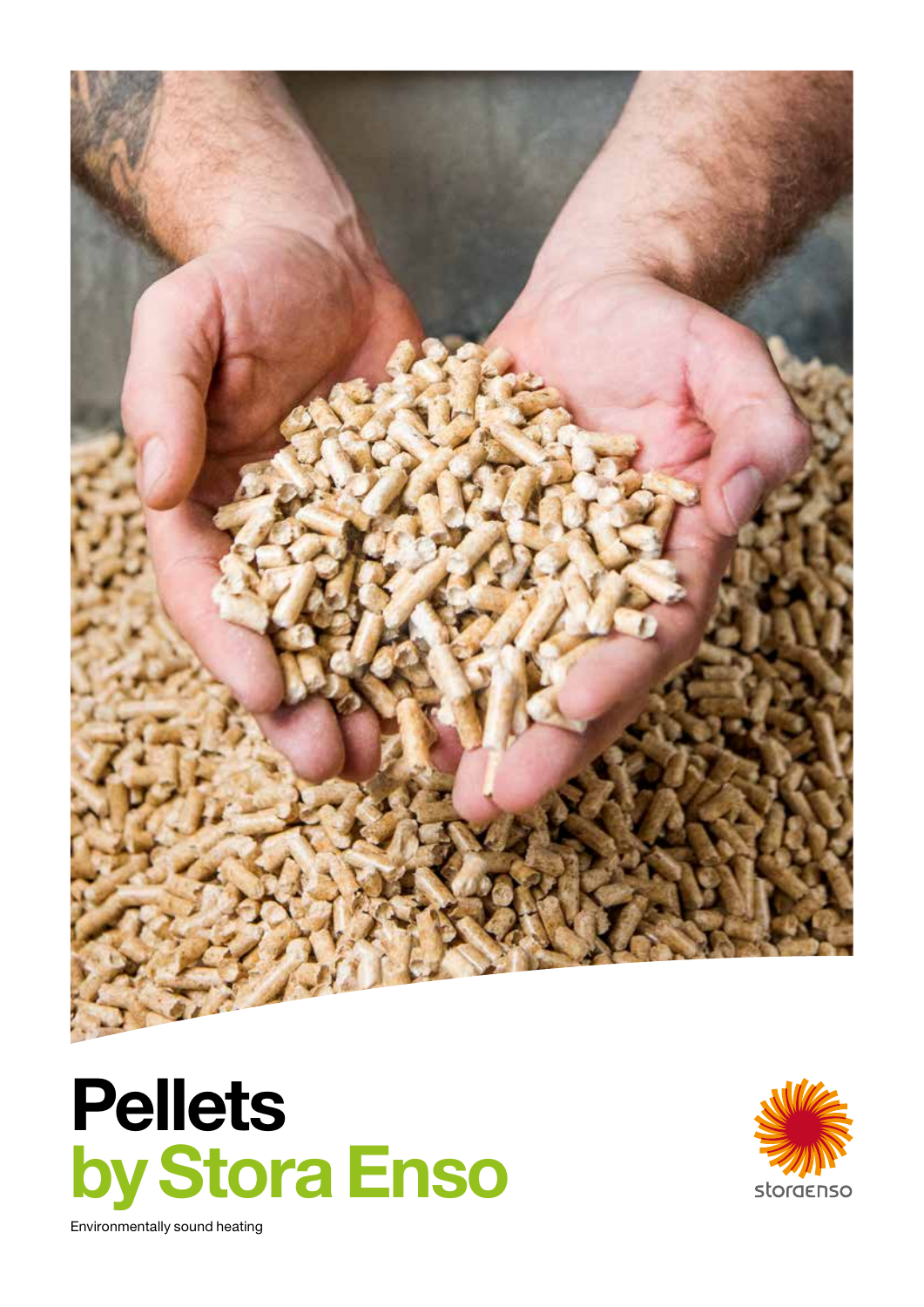## Why buy wood pellets for heating?

There are three great reasons to buy wood pellets if you're considering sustainable heating: economy, efficiency and the environment.

You can buy our pellets any time of the year and easily store them thanks to their compact nature. Compared with firewood, wood pellets are easier to store and burn more efficiently.

### Save on heating bills, help save the environment

Because they are a dense form of fuel with a high energy content, our wood pellets burn efficiently. In fact, biomass wood pellets can cost you up to 25-50% less on average than fossil heating fuels.

Fossil heating fuels like oil or propane gas are often expensive and unstable in price. They also pose a threat to the environment and the global climate.

The wood from our pellets is carbon neutral – and it is coming from sustainably managed forests. We use natural forestry by-products from our own production only. Production is directly integrated after the sawing line to reduce unnecessary transportation.

### Super absorbent, hygienic and comfy

Stora Enso's premium horse bedding pellets are made from locally sourced and sustainably managed wood. Our horse bedding pellets quickly absorb liquid and moisture, transforming into a bed that is fluffy, soft and comfy underfoot. Additionally, our pellets contain natural resins and oils to combat ammonia, keeping your stable smelling sweet.

Pellets are heat-treated and therefore naturally antiseptic and free from mould and bacteria. They are a safe choice and provide a healthy hoof and limb environment for all ponies and horses. The virtually dust-free pellet bedding can also benefit horses prone to respiratory conditions.

### Cuts mucking out time in half or more

- Significantly more absorbent than most other types of horse bedding – keeps stables dry and hygienic. Drastically reduces mucking out time – this material is labour- and time-saving
- Cost efficient long-lasting absorbent product means you replace it more rarely
- Naturally soft, fluffy and comfortable bed
- Premium horse bedding made from topquality natural raw materials, sustainable and biodegradable
- Easy storage compacted pellets are heavier and denser than straw or shavings and take up less storage space

You'll be amazed at how much time you save on mucking out with wood pellet horse bedding. Unlike other bedding materials, this superabsorbent and long-lasting bedding results in fewer muck heaps and less bedding you need to remove. So, you can spend less time cleaning and slash your waste volumes.



### It's easy to buy wood pellets from Stora Enso

We source it, we make it, and we deliver it. From forest to furnace, we deliver our premium wood pellets free to your home. Visit our online webshop at www.storaenso.com/pellets for a quick, easy and responsible way to heat your home without overheating the planet.

### 5 key benefits

- Reduces environmental impact a clean**burning renewable fuel source, FSC® and PEFC™** certified for responsible forestry practices
- Cost efficient costs much less on average than fossil heating fuels and is more price-stable
- Energy rich with its high energy content and density, it burns more efficiently than traditional firewood
- Easy online ordering from the comfort of your own home (see delivery destinations) and superior customer service and delivery reliability
- Convenient to use can be bought in bulk or bags and stored in less space than other biomass fuels

#### Saves storage space

Thanks to the tightly compacted nature of wood pellets, the bags take up minimal space compared with other alternatives. You simply add warm water to them and they expand to nearly 4 times their original volume.

#### 5 key benefits

# Like a warm hug for your home



## For the love of your horse